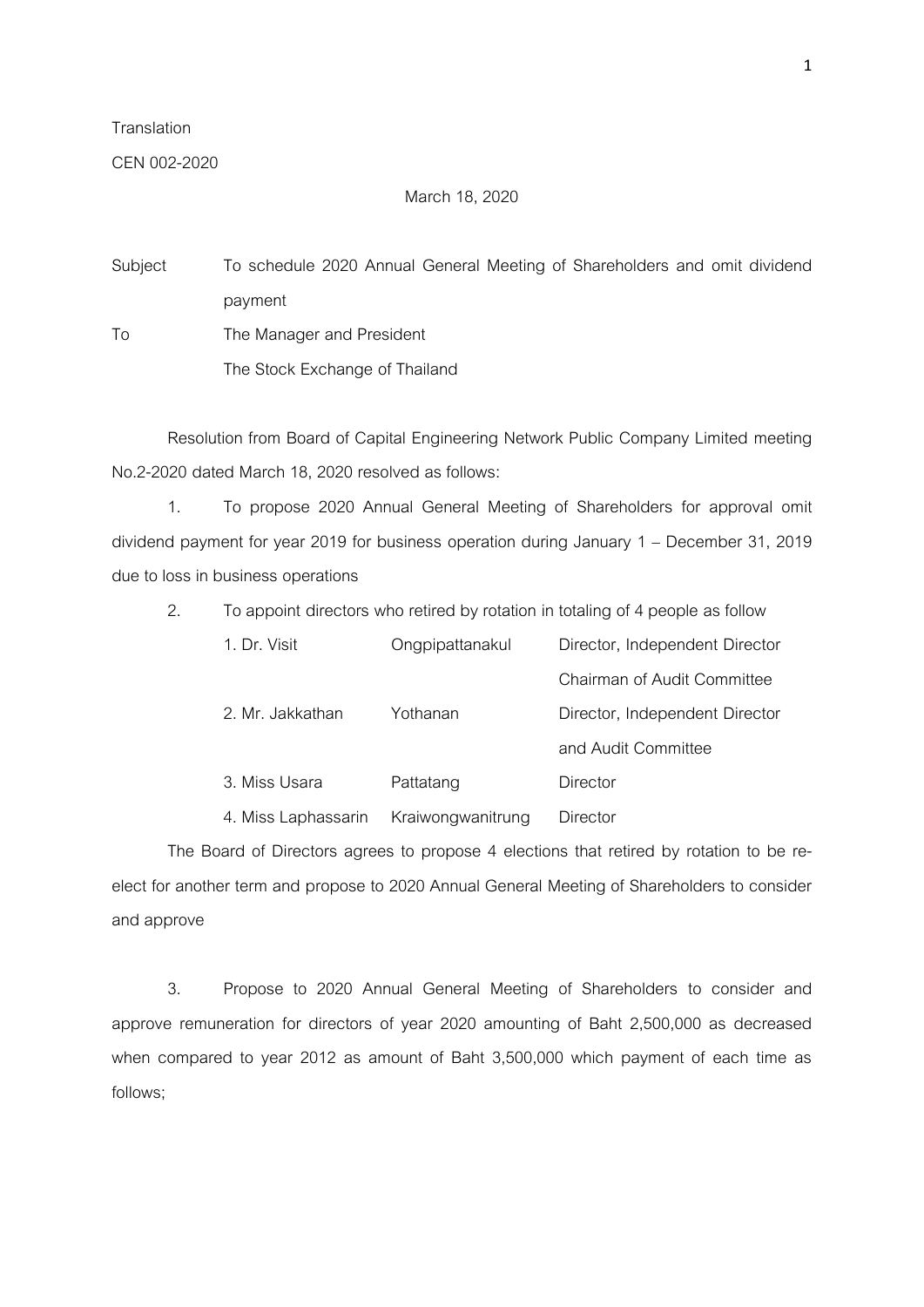- (1) Board of Director (every time attends)
	- Meeting allowance for Chairman equal to Baht 25,000 thus chairman whom normally receive monthly salary from company and its subsidiaries will receive Baht 20,000
	- Meeting allowance for Director equal to Baht 15,000 thus director whom normally receive monthly salary from company and its subsidiaries will receive Baht 5,000
- (2) Audit Committee (every time attends)
	- Meeting allowance for Chairman of Audit Committee equal to Baht 25,000
	- Meeting allowance for Audit Committee equal to Baht 15,000
- (3) Remuneration Committee (every time attends)
	- Meeting allowance for Chairman of Remuneration Committee equal to Baht 25,000 thus chairman whom normally receive monthly salary from company and its subsidiaries will receive Baht 20,000
	- Meeting allowance for Remuneration Committee equal to Baht 15,000 thus director whom normally receive monthly salary from company and its subsidiaries will receive Baht 5,000
- (4) Risk Management Committee (every time attends)
	- Meeting allowance for Chairman of Risk Management Committee equal to Baht 25,000 thus chairman whom normally receive monthly salary from company and its subsidiaries will receive Baht 20,000
	- Meeting allowance for Risk Management Committee equal to Baht 15,000 thus director whom normally receive monthly payment will receive Baht 5,000
- (5) Executive (every time attends)
	- Meeting allowance for Executive Chairman equal to Baht 15,000 thus chairman whom normally receive monthly salary from company and its subsidiaries will not receive any compensation when attend the meeting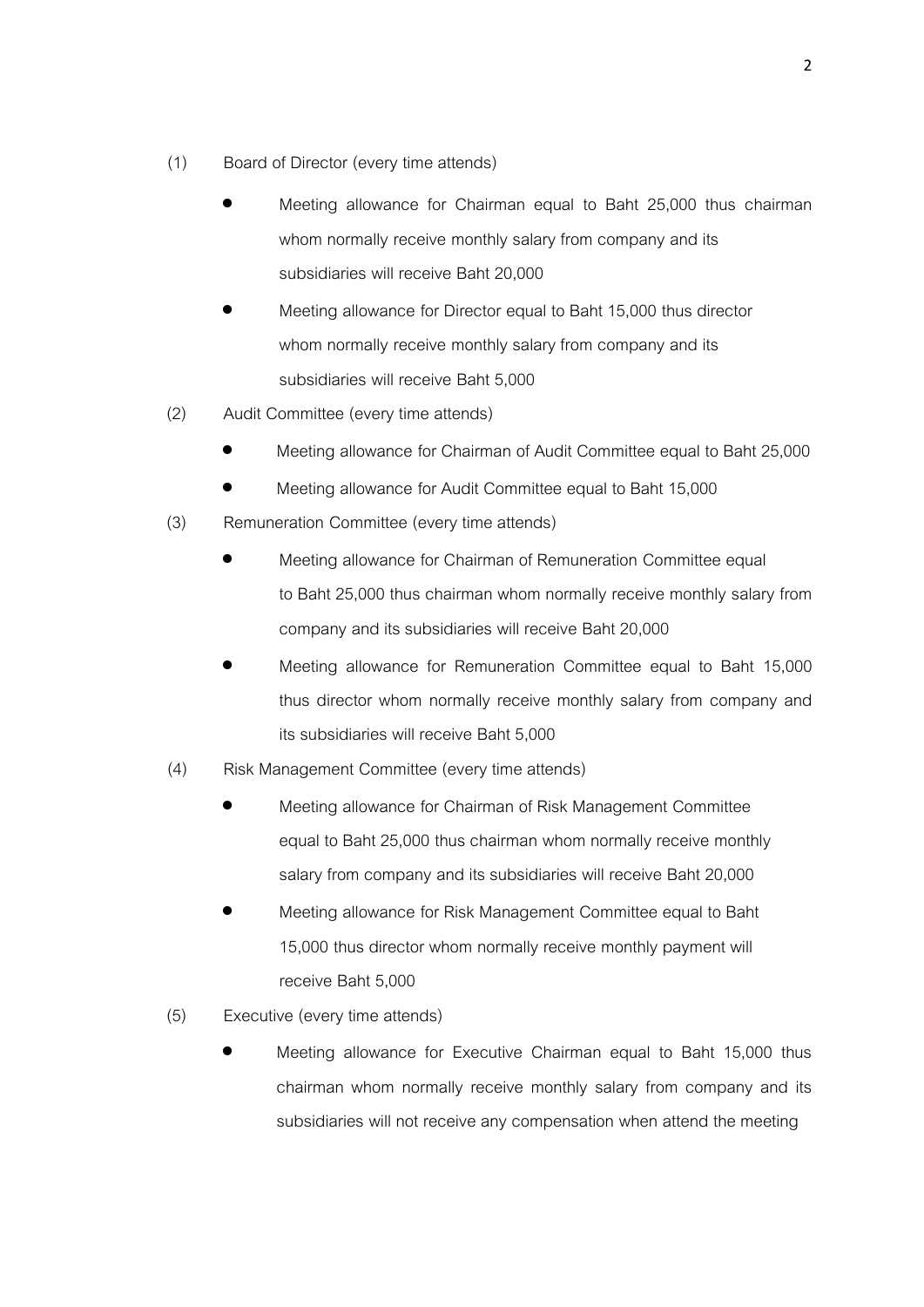Meeting allowance for Executive equal to Baht 10,000 thus executive whom normally receive monthly salary from company and its subsidiaries will not receive any compensation when attend the meeting

4. Propose 2020 Annual General Meeting of Shareholders to appoint new company's auditors in consideration of new auditor there are various factor to take into consideration such as independence, pass experiences, ability to give advice and useful advice for company and its subsidiaries remuneration therefore propose to appoint auditor of year 2020 from SP AUDIT COMPANY LIMITED as follows:

| (1) | Miss Susan | Eiamvanicha Certified Public Account No.4036 and/or |
|-----|------------|-----------------------------------------------------|
|     |            |                                                     |

- (2) Mr. Suchart Panitcharoen Certified Public Account No.4475 and/or
- (3) Miss Chuenta Chommern Certified Public Account No.7570 and/or
- (4) Miss Wandee Eiamvanicha Certified Public Account No.8210 and/or
- (5) Mr. Kiatisak Vanithanun Certified Public Account No.9922

From SP AUDIT COMPANY LIMITED to be company's auditor of year 2020 and determine audit fees for the year 2020 in the total amount of Baht 1,500,000

5. Propose 2020 Annual General Meeting of Shareholders to consider and approve extension of allocation of newly issued ordinary shares of company by General Mandate as approved from 2019 Annual General Meeting of Shareholders thus in amounting of 223,542,577 shares (par value of Baht 1) by following details

- (1) Allocate newly shares as amount of 149,028,385 shares (or 20 percent of paid up capital) for existing shareholders
- (2) Allocate newly shares as amount of 74,514,192 shares (or 10 percent of paid up capital) for private placement

By various term of allocation including assignation to Board of Directors and/or Executive Board and/or Executive Chairman and/or Chief Executive Officer and/or any assigned person from Board of Directors to have power to perform various tasks in accordance to allocation newly ordinary shares as same as approved previously in 2019 Annual General Meeting of Shareholders. In addition year 2019, a company has no issuance and allocates newly ordinary shares thus no need to raise such funds